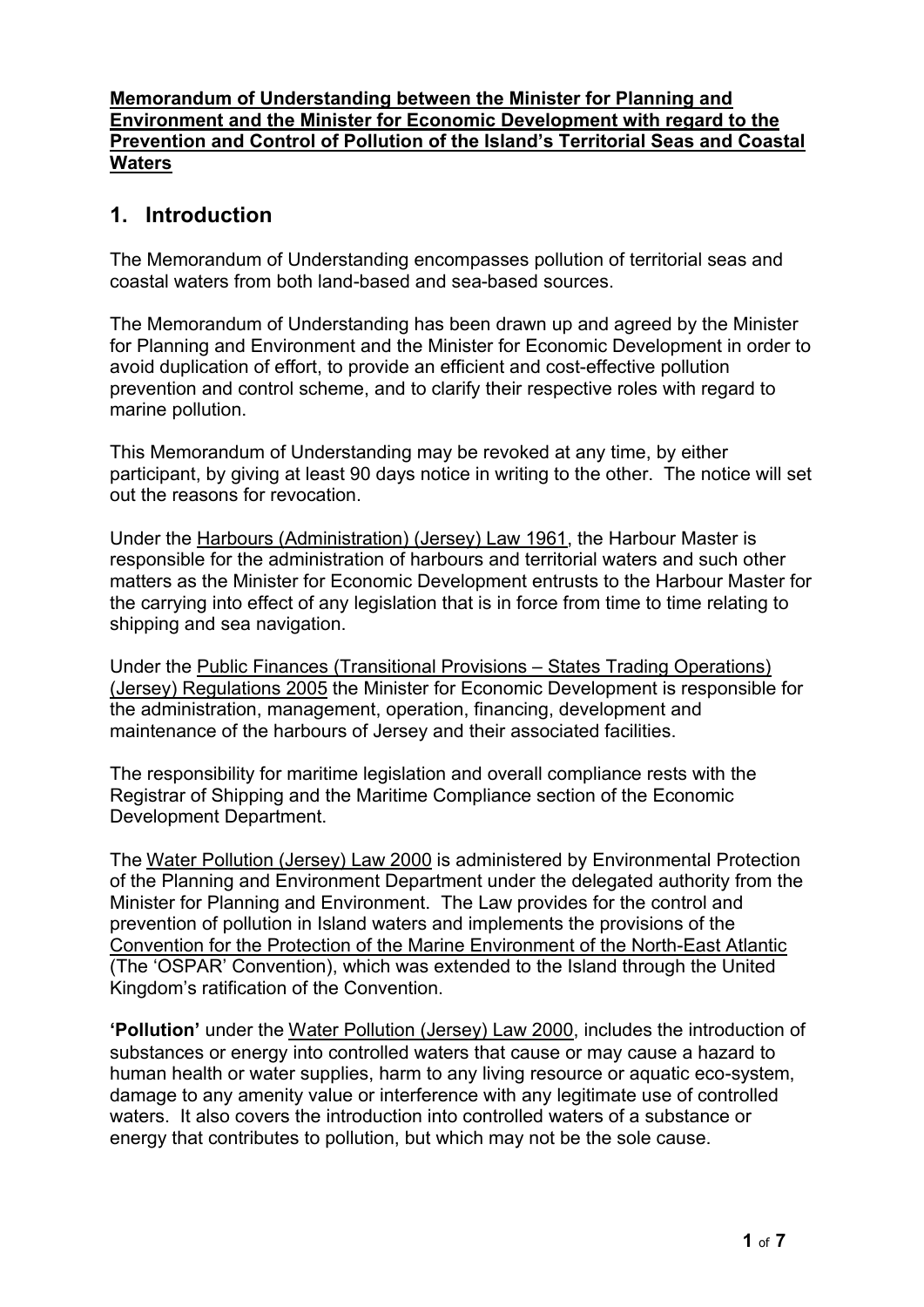The Water Pollution (Jersey) Law 2000 introduces the concept of 'controlled waters', which includes the territorial seas of the Island (up to the 12-mile limit) and coastal waters, being the waters between the base-line from which the territorial sea is measured, as far as the upper limit of the highest tide. Coastal waters include bays and inlets. The Law also applies to the foreshore (being the inter-tidal area, between the limits of the highest and lowest tides).

The Water Pollution (Jersey) Law 2000 has complimentary, but separate, enforcement powers to some elements of the Shipping (Jersey) Law 2002 and the MARPOL Convention (administered by the Maritime Compliance section within Economic Development) and the Harbour Master.

 Protection), regulates the deposit, storage, treatment or disposal of waste on land. It The Waste Management (Jersey) Law 2005 (also administered by Environmental also regulates the movement within the Island of hazardous and healthcare waste and the movement into and out of the Island of certain wastes for disposal or recovery.

The Food and Environmental Protection Act 1985 (Jersey) Order 1987 (FEPA) is administered by Fisheries and Marine Resources.

The primary objectives of this legislation are to protect the marine environment and the living resources which it supports and human health, prevent interference with legitimate use of the sea and minimise nuisance and noise arising from the disposal of waste.

# **2. Pollution from land sources**

## **2.1 Land-based sources**

Pollution of territorial and coastal waters from land-based sources can take many forms including the run-off of faecal organisms and nutrients, as well as effluent discharges.

# **2.2 Effluent discharges**

 **Certificate** issued under the Water Pollution (Jersey) Law 2000. Environmental Certificates are issued for discharges to territorial seas or coastal waters. All polluting discharges to the marine environment require a **Discharge Permit or**  Protection will consult with the Harbour Master before Discharge Permits or

## **2.3 Pollution incidents from land-based sources**

All pollution incidents occurring in Jersey's territorial and coastal waters, originating from land-based sources will be investigated by Environmental Protection.

This will include investigations of pollution of controlled waters within harbours and marinas. Jersey Harbours will render assistance, if necessary, by providing the use of suitable vessels and equipment at a cost to be agreed.

Jersey Harbours will inform Environmental Protection of any pollution incident in territorial and coastal waters of which it becomes aware.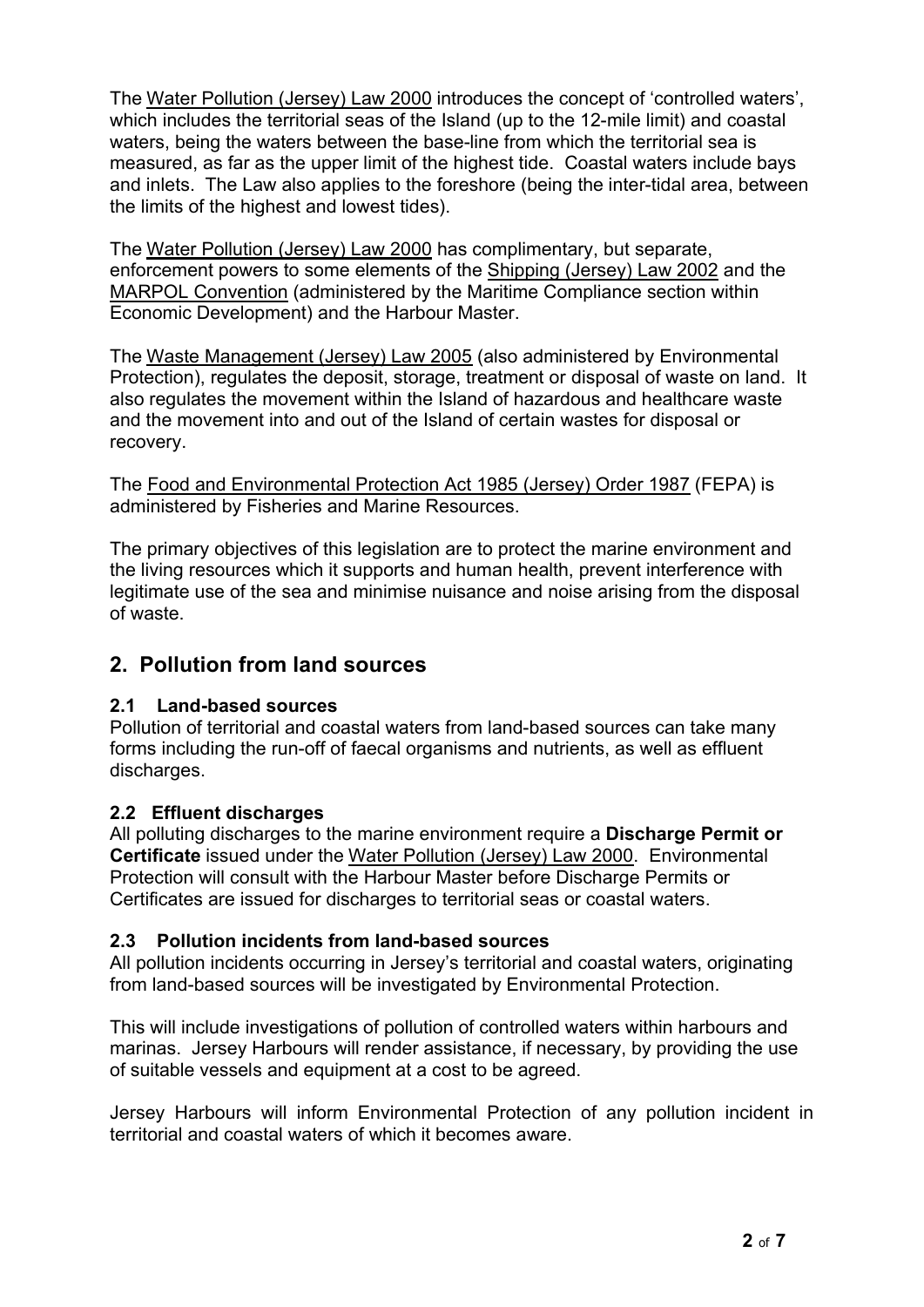# **3. Pollution from sea-based sources**

Pollution from sea-based sources can include oil spills, the discharge of sewage, contaminated ballast water or the disposal of garbage from ships and boats.

Under designated authority from the Minister for Planning and Environment, Environmental Protection and Fisheries Officers have responsibility for the investigation of pollution incidents and the prevention of pollution under the Water Pollution (Jersey) Law 2000 in coastal waters and the territorial sea up to the 12 mile limit.

- 1. � Article 186(1) of the Shipping (Jersey) Law 2002 charges the Minister for Economic Development to *'take or co-ordinate measures to prevent, reduce and minimise the effects of marine pollution'*. Marine pollution specifically refers to that caused by shipping, offshore installations and submarine pipelines. This has been delegated to the Harbour Master.
- 2. The MARPOL Convention is an international convention for the prevention of pollution from ships. Its stated objective is: *'to preserve the marine environment through the complete elimination of pollution by oil and other harmful substances and the minimisation of accidental discharge of such substances'*.

Where there is an unclear delegation or overlap of responsibility within the legislation and a prosecution might result, both the Minister for Planning and Environment and the Minister for Economic Development, or their designated officers, will ask the Attorney General to advise the most appropriate course of action.

## **3.1 Pollution incidents from sea-based sources**

Reported pollution incidents from sea-based sources of territorial and coastal waters will be investigated by Environmental Protection. This will include investigations of pollution of controlled waters within harbours and marinas.

Any pollution in territorial and coastal waters reported to Jersey Harbours directly or indirectly will be relayed to Environmental Protection (section 2.3).

Jersey Harbours will render assistance, if necessary, by providing the use of suitable vessels and equipment at a cost to be agreed.

## **3.2 Breaches of the MARPOL Convention**

Jersey Harbours will inform Environmental Protection and Maritime Compliance if there is a suspected breach of the MARPOL Convention within Jersey territorial waters, once the Convention is enforced in Jersey.

Maritime Compliance will then liaise with Environmental Protection to agree action to be taken by either or both organisation.

Officers authorised in accordance with the relevant Shipping or Water Pollution legislation may board a ship in a port in Jersey to further investigate alleged or actual pollution.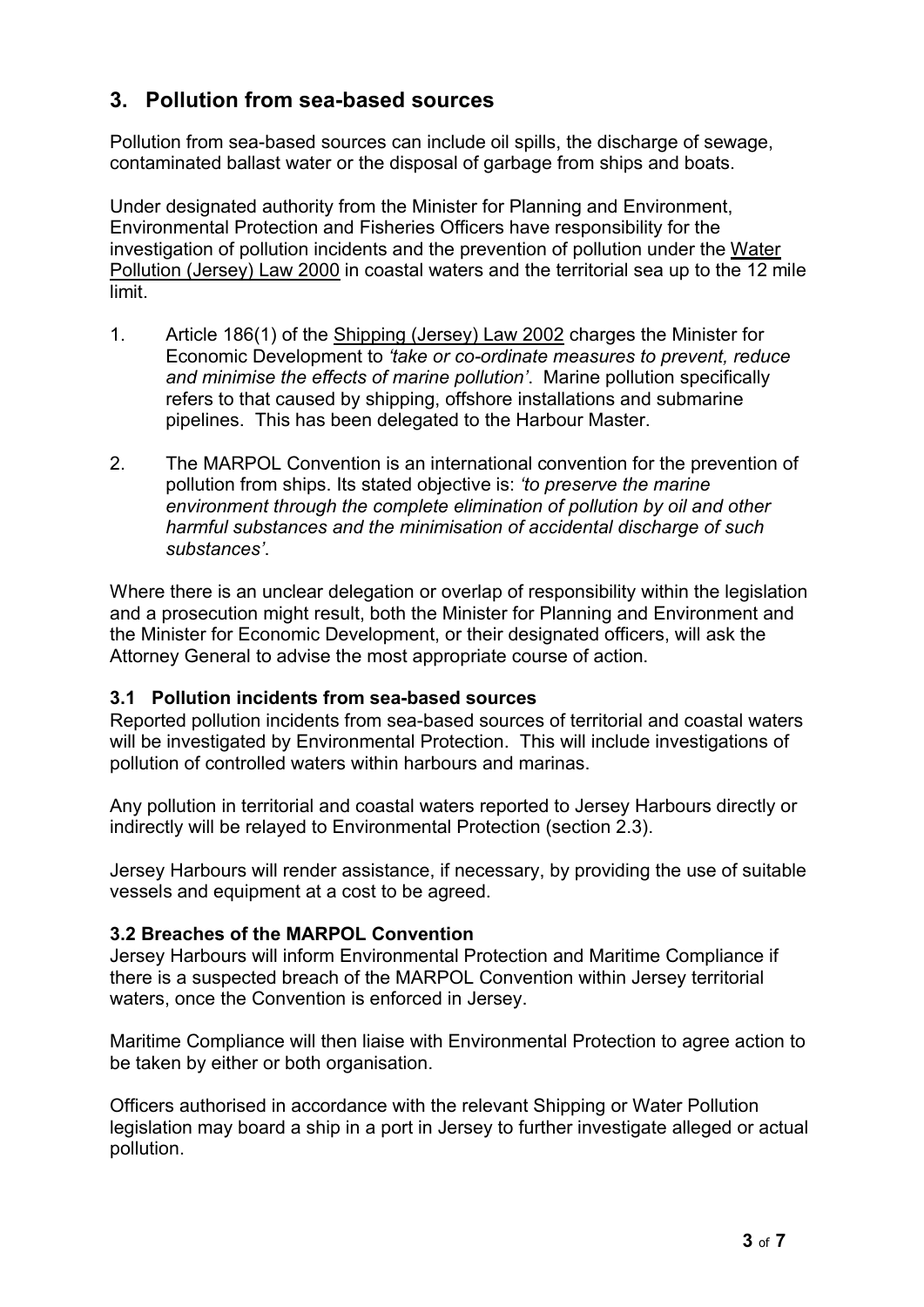Notwithstanding this mutual cooperation and where appropriate, Environmental Protection may investigate any relevant pollution event under the Water Pollution (Jersey) Law, 2000.

# **4. Harbour facilities**

## **4.1 Waste management activities within the harbour**

Jersey Harbours require a waste management licence under the Waste Management (Jersey) Law 2005 when storing controlled waste, unless the activity is exempt from the licensing requirement. Controlled wastes are wastes defined within the Law as hazardous, healthcare, municipal and household wastes. There are exemptions for the temporary storage of controlled waste deriving from harbour activities and the normal operations of a ship.

Jersey Harbours shall inform Environmental Protection of all facilities and procedures and changes to facilities and procedures provided for the reception of solid wastes and waste oil (such as oily water and noxious liquids), areas for re-fuelling and waste water disposal within the harbour area. This shall include facilities provided under the MARPOL Convention where appropriate.

Details of the facilities to be provided shall include the location, capacity, security arrangements, pollution prevention infrastructure, details of the management of the facility and the name of the disposal or recycling facilities the wastes are transferred to within Jersey. The facilities and carriage of such wastes transferred should be in compliance with the Waste Management (Jersey) Law 2005.

For the storage of liquid wastes including waste oils, containers must be secure and all reasonable precautions should be taken to ensure they are appropriately bunded to contain their contents.

### **import to Jersey 4.2 Waste on harbour land awaiting export from Jersey or stored after**

Waste which is stored at harbour facilities / harbour controlled land prior to export from Jersey or imported into Jersey for recovery or disposal may be subject to the notification and consenting requirements under the Waste Management (Jersey) Law 2005. Prior consent for certain waste exports and imports is required from Environmental Protection and from the country of import.

Jersey Harbours shall inform Environmental Protection where they are aware of the storage of wastes at harbour facilities and on land within its administration which is to be exported from Jersey or has been imported to Jersey.

If Jersey Harbours requires a Waste Management Licence or more information relating to the Waste Management (Jersey) Law 2005 they will contact the Head of Waste Regulation, Environment Division.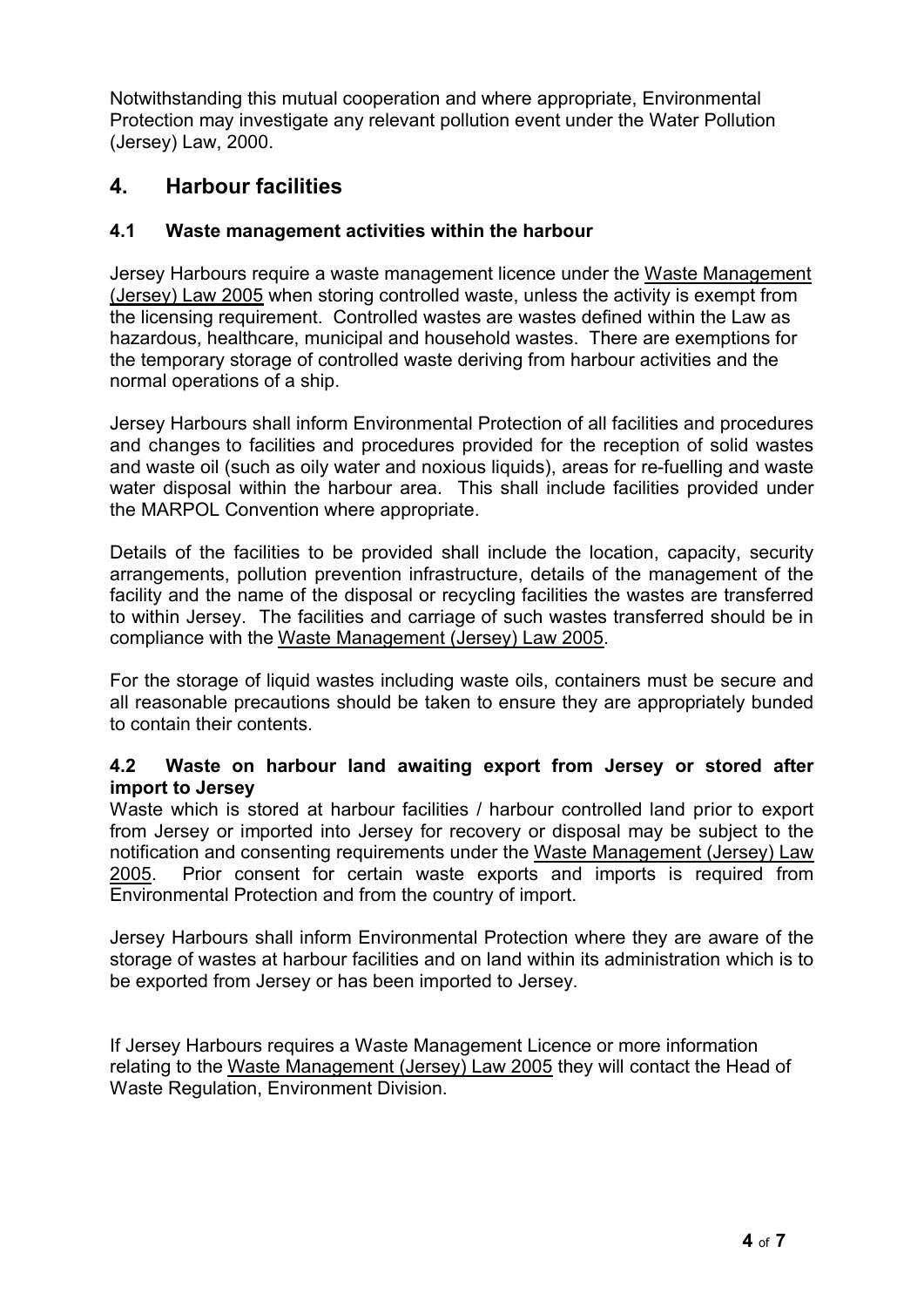# **5. Other activities**

# **5.1 Cleaning in harbour and coastal areas**

Jersey Harbours shall notify Environmental Protection of any methods of cleaning activities, including for Health & Safety at Work and for public safety that may impact the marine environment (e.g. algal growth on slipways).

## **5.2 Dredging and depositing of spoil and dumping at sea**

The licensing of such activities undertaken by, or on behalf of, Jersey Harbours may require a Discharge Permit as well as a FEPA licence.

Jersey Harbours shall notify Environmental Protection and Fisheries and Marine Resources of any dredging work of harbours and fairways. Environmental Protection may require that representative samples be taken of the dredged material to IMO (Sampling of Dredged Material) guidelines. Jersey Harbours shall inform Environmental Protection of the quantity and location of the resulting material dumped at sea.

Any pollution of controlled waters arising from any of the above activities may be investigated by Environmental Protection.

## **5.3 Blasting at sea**

The introduction directly or indirectly into controlled waters of energy may be classed as pollution within the Water Pollution (Jersey) Law 2000, and therefore may require a discharge permit. Jersey Harbours shall notify Environmental Protection of any planned blasting work in controlled waters.

## **5.4 Cargo swept off vessels** (Flotsam, Jetsam & Lagan)

The Harbour Master shall, when information is received, notify the Environment Division of any cargo that is swept off vessels or any drums/cargo that are washed onto beaches or shoreline. Any pollution of controlled waters arising from such activities may be investigated by Environmental Protection.

## **5.5 Sinking ships and other objects**

The Harbour Master shall notify Environment Protection of any ships or boats sinking or intentionally sunk or other objects likely to cause pollution to controlled waters, including territorial waters, coastal areas, harbours and marinas. Any pollution of controlled waters arising from such activities may be investigated by Environmental Protection.

**5.6** Notwithstanding the above, the Harbour Master remains responsible for his duties under the Shipping Law both as Harbour Master concerning the safety of ships and life at sea, Salvage and as Receiver of Wreck for the protection of property. As appropriate he will exercise his powers in these areas whilst keeping Environmental Protection fully informed.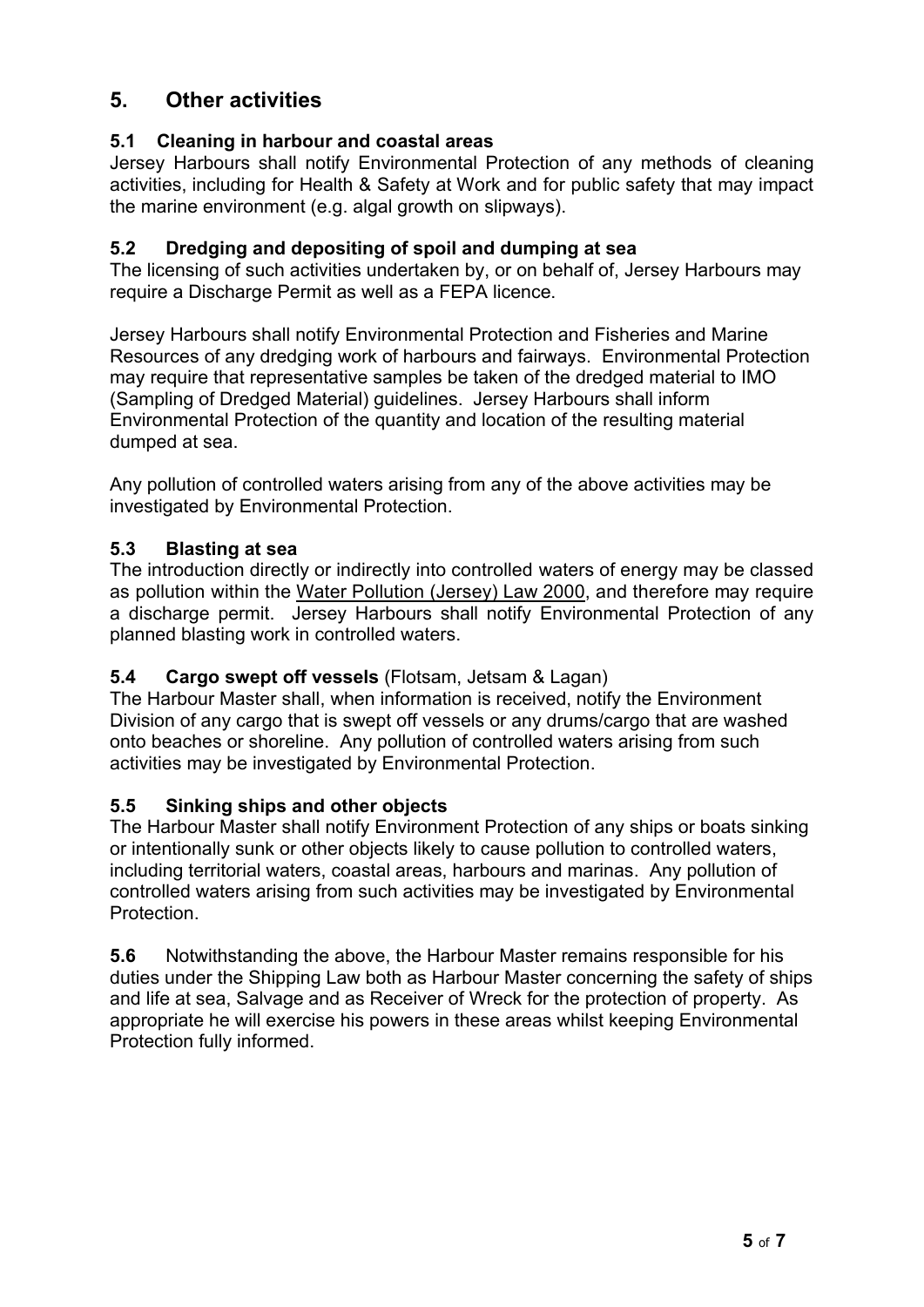# **5.7 Activities requiring a FEPA license**

Jersey Harbours shall meet their responsibilities under the Food and Environmental Protection Act 1985 (Jersey) Order 1987, before undertaking any of the following activities.

1) Marine Works (e.g. construction)

2) Deposit of Waste Material (e.g. dredge spoil, fish waste) �

3) Burial at sea.

If Jersey Harbours requires a FEPA licence or more information relating to FEPA they will contact Marine and Coastal Officer, Fisheries and Marine Resources.

# **6. Pollution control**

## **6.1 Pollution control equipment**

Environmental Protection and Jersey Harbours will inform each other at the beginning of each year of the pollution control equipment they have at their disposal and its location. Jersey Harbours will also nominate any vessels that may be available for use by Environmental Protection.

### **6.2 Emergency contacts**

Environmental Protection and Jersey Harbours will inform each other at the beginning of each year of emergency contacts, (including 24 hour contact numbers) for Officers required in the event of a pollution incident in the Island territorial seas or coastal waters.

#### **6.3 Use of dispersants at sea**

The use of dispersants at sea should only be used where absolutely necessary and be kept to a minimum. The use of dispersant will be notified to Environmental Protection. Jersey Harbours shall meet their responsibilities under FEPA, IMO and EMSA legislation and guidelines before releasing dispersants into the marine environment.

#### **6.4 Oil response plans**

Any Oil Pollution Preparedness, Response and Co-operation Contingency (OPRC) and Oil Spill Response (OSR) Plans developed by Jersey Harbours or Environmental Protection will be made known to each party. Environmental Protection shall be consulted regarding current and future developments of any of these plans.

# **7. Contact details**

Environmental Protection, tel: 709 535 (Mon-Fri 08.30-17.00), (Out of hours - calls will be automatically diverted to the Met Office, who will contact an Environmental Protection Officer).

Jersey Harbours - Coastguard MRCC, Duty Harbour Master, tel: 447 705 (24 hrs)

Registrar of Shipping and Maritime Compliance Officer, tel: 448 138 (office hours)

Head of Waste, Environmental Protection, tel: 441 600 (office hours)